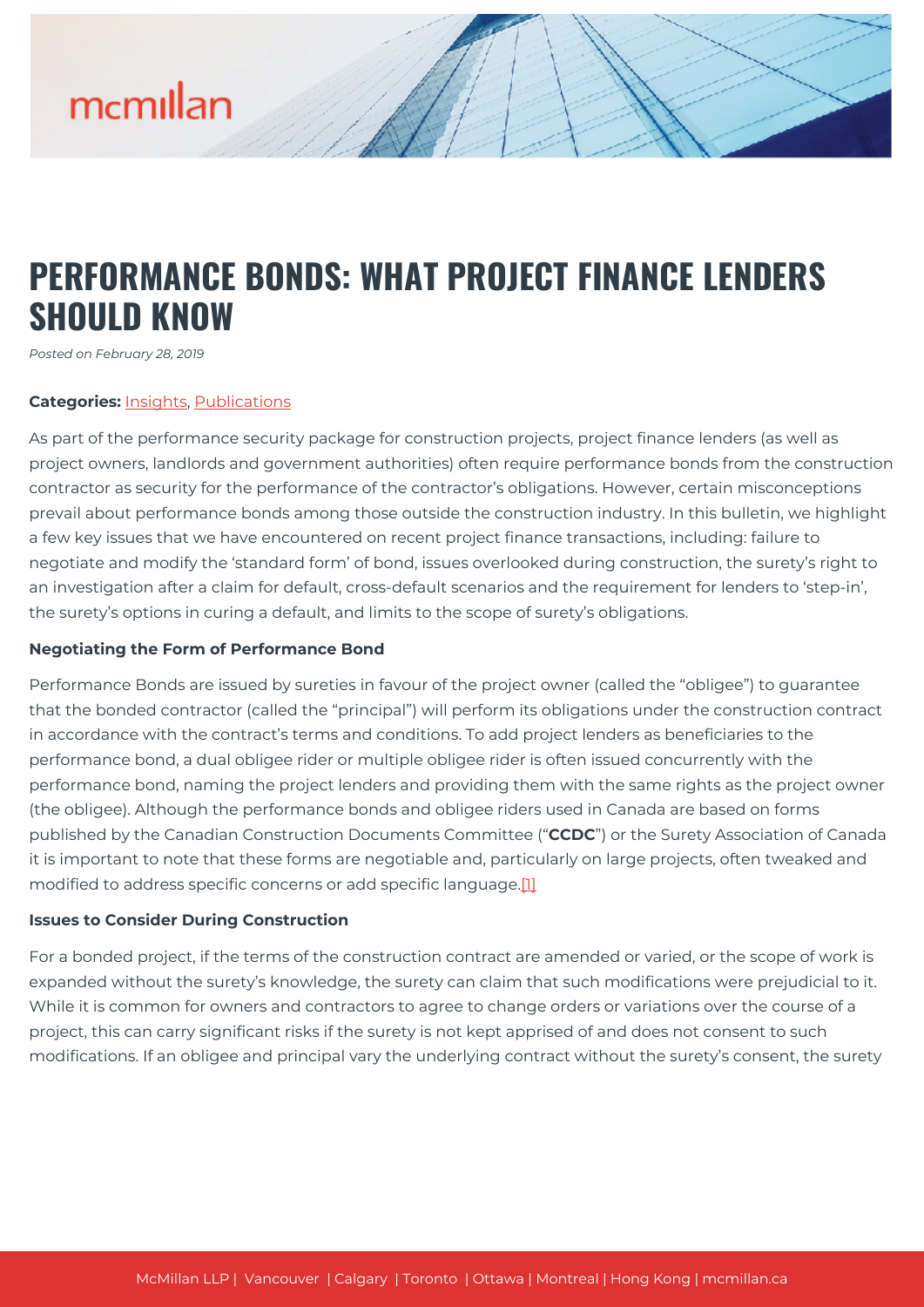

may be discharged from its obligations under the performance bond.

While older case law gave sureties significant power in determining whether a variation of a contract would discharge them, courts have since adopted a more balanced approach and taken a larger role in determining whether a surety should be discharged because of a variation. While there is no definitive test for materiality and prejudice, larger changes to a contract or any significant increase to a surety's risk may prompt a court to discharge the surety.[\[2\]](#page--1-0)

Furthermore, some kinds of variations may be more problematic than others: significant increases to the scope of work, substantial changes to the nature of work, variations of the terms of payment, and extending deadlines and schedules may discharge a surety. For example, an extension may place the surety in a worse position to remedy the default because the status of the project has continued to deteriorate or the surety has released or lost some form of security. Similarly, a modification to the payment terms by front-loading payments may alter the risk profile of the project in a manner that is prejudicial to the surety. As a result, it is critical to keep sureties informed of any proposed variations in the contract so that their consent can be obtained, thus preserving the protection of the bond.

#### **The Construction Contractor's Default and Notice to the Surety**

It is important to note that an obligee cannot make a claim under a performance bond unless the principal has materially breached or defaulted in some way in its performance of the underlying construction contract. Furthermore, this default must have actually resulted in a loss incurred by the obligee. Mere disagreements or complaints between the parties will not suffice to justify a claim without an actual breach of the contract.

Once a default has occurred, regardless of the precise terms of the bond, the obligee must give the surety notice of the default. Significantly, giving notice provides the obligee with the opportunity to formally declare the principal in default, which will be a condition to any claim under typical forms of performance bonds. There are no form requirements for such notices at common law, however, the notice must be explicit and unambiguous. Complaints or even express allegations of breaches of contract will not necessarily suffice without a clear declaration of a default under the bond.

Next, the surety must be given the opportunity to investigate and respond to the default and any unilateral action by the obligee may prejudice the surety's position thus discharging the surety. It is therefore generally advisable to involve the surety as quickly as possible upon the occurrence of a default. This does not mean, however, that an obligee must notify the surety of all problems with the construction project to maintain the protection of the bond, unless this is a term of the bond itself. While courts have suggested that obligees should involve sureties when there is a non-trivial or major problem, an obligee will generally have the power to determine whether a breach is so significant that it wishes to notify the surety and declare the principal in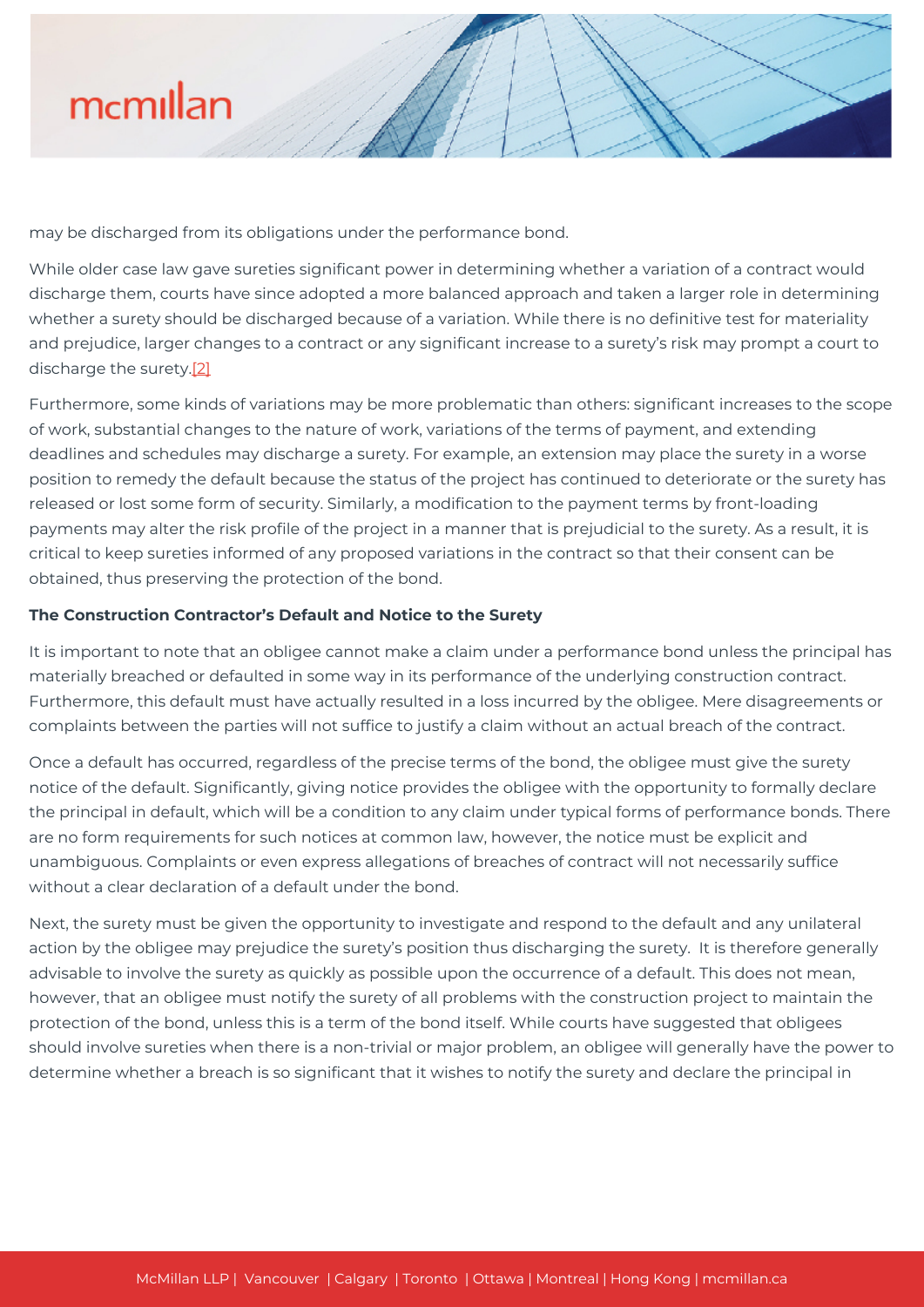#### default[.\[3\]](#page--1-0)

#### **The Obligee's Default and Lender Step-in**

Obligees must also consider whether they are themselves in default under any provisions of the underlying construction contract before making a claim to the surety. This is especially important if the obligee's performance is an express condition under the bond's terms, which is the case in the typical CCDC form of performance bond and the Surety Association of Canada form of performance bond. Where such a term exists, the obligee's compliance with the contract is critical to maintaining the liability of the surety. Even at common law, a court may treat an obligee's duties under the construction contract as conditions precedent to claiming under the bond.

If both the obligee (the owner) and the principal (the contractor) are in default and the project lender makes a claim to the surety pursuant to a multiple obligee rider, the surety may require that the lender first cure the obligee's default as a condition precedent to claiming under the bond. To ensure the continued compliance by the obligee of its obligations, the surety may further require that the project lender first exercise its step-in rights and step-in as the obligee before it honours the performance bond. Some sureties have even taken the position that a lender's exercise of step-in rights is a condition in its own right before such lender has the ability to deal with the surety even pursuant to a multiple obligee rider. Although the merits of such reasoning are uncertain, case law is silent on this matter and, given the urgency in which such situations would arise, it is difficult to assess how such a dispute would play out.

#### **The Surety's Rights and Options**

As noted above, once a notice of default has been delivered to the surety, the surety will first and foremost require reasonable time to investigate the claim and make an independent assessment as to the veracity of the default claim. The typical CCDC form of performance bond used in Canada does not specify any time limit for this investigative process and, depending on the size and complexity of the project, the progress of construction, and the complexity of the default claim and any counterclaim, it could be reasonable to expect the investigation to take several days or weeks, if not months.

Once the surety concludes its investigation and agrees that a default has occurred, it has a number of different options to rectify the default. It is important to note that, although every performance bond contains a penal sum, representing the maximum liability of the surety (often equal to 50% of the contract price), paying this sum is typically just one of several options available to a surety and practically the very last option that the surety would entertain after exploring all others. The surety will not generally be required to simply pay the penal sum unless it fails to execute one of its other options. The standard options commonly included in performance bonds are: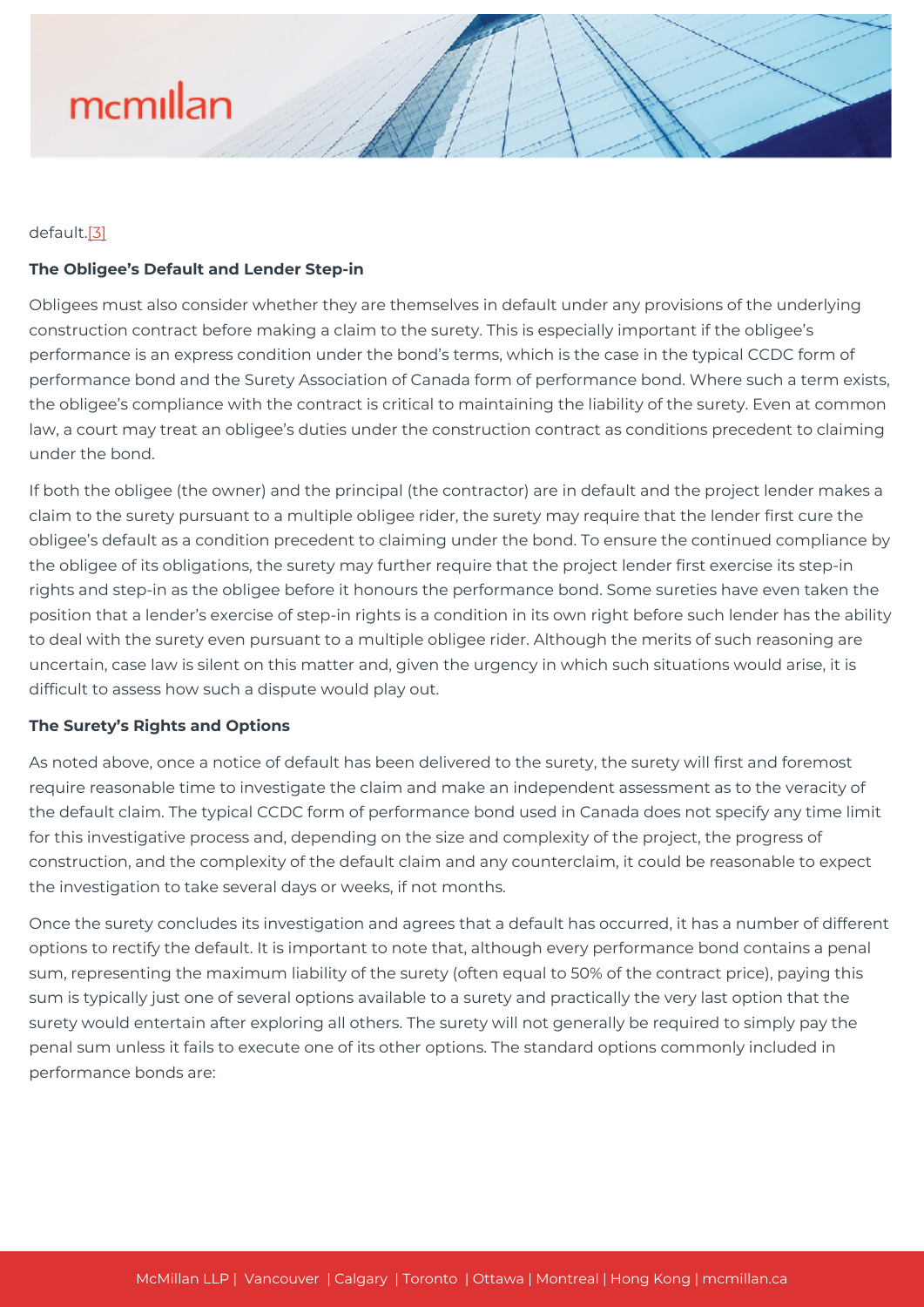- 1. Remedy the default: One option is that the surety may seek to remedy the default in some way, for instance, by working with the principal (the existing contractor) and the obligee to resolve disputes between the parties.
- 2. Obtain bids: Failing option 1, the surety is most likely to solicit bids for completion of the construction on the terms of the existing construction contract and then offer these bids to the obligee who may enter into a new contract for completing the project.
- 3. Complete the contract: If the surety is not able to procure reasonable bids or if the bids are not reasonably acceptable to the obligee, the surety may attempt to complete the construction contract itself by hiring a new contractor and executing a completion contract.
- 4. Payment of the Penal Sum: Finally, if none of the foregoing options are feasible or practical, the surety can discharge its obligations under the Performance Bond by paying over the penal sum of the bond minus the balance of the contract price.

Which option a surety chooses to pursue upon accepting the default affects both its involvement in the project but also its right to any monies held by the obligee for the completion of the original contract. The most important distinction is whether the surety completes the contract itself or offers the obligee bids for completion contracts with third parties. Where a surety decides to complete the project itself, the obligee must pay the surety the balance of the contract monies as a condition for completion. This balance, together with the remaining amount under the penal sum of the bond, forms the surety's maximum budget and expenditure on the project. If both are exhausted, the surety would then expect to assign the rest of the completion contract back to the obligee.

The situation is very different when the surety decides to provide bids for completion contracts. In such circumstances, the surety would generally have no direct entitlement to the balance of the contract price. However, the obligee will be expected to exhaust that balance of the contract price in payments to the new contractor before turning to the surety for contribution up to the remaining room under the penal sum of the bond. Finally, it is also important to note that the surety may also have entitlement to the contract funds through the obligee's set-off rights as part of its subrogatory rights as a surety.

### **(Limits to) The Scope of Surety's Obligations**

Despite being a fundamental issue regarding performance bonds, the scope of a surety's liability is arguably one of the most contentious. While the amount of the bond itself determines the surety's ultimate liability for any default by the principal, there are conflicting lines of authority on what that sum may be applied to.

In some instances, Canadian courts have adopted a restrictive approach and held that a surety is only responsible for completing the actual building/construction work, and not responsible for any additional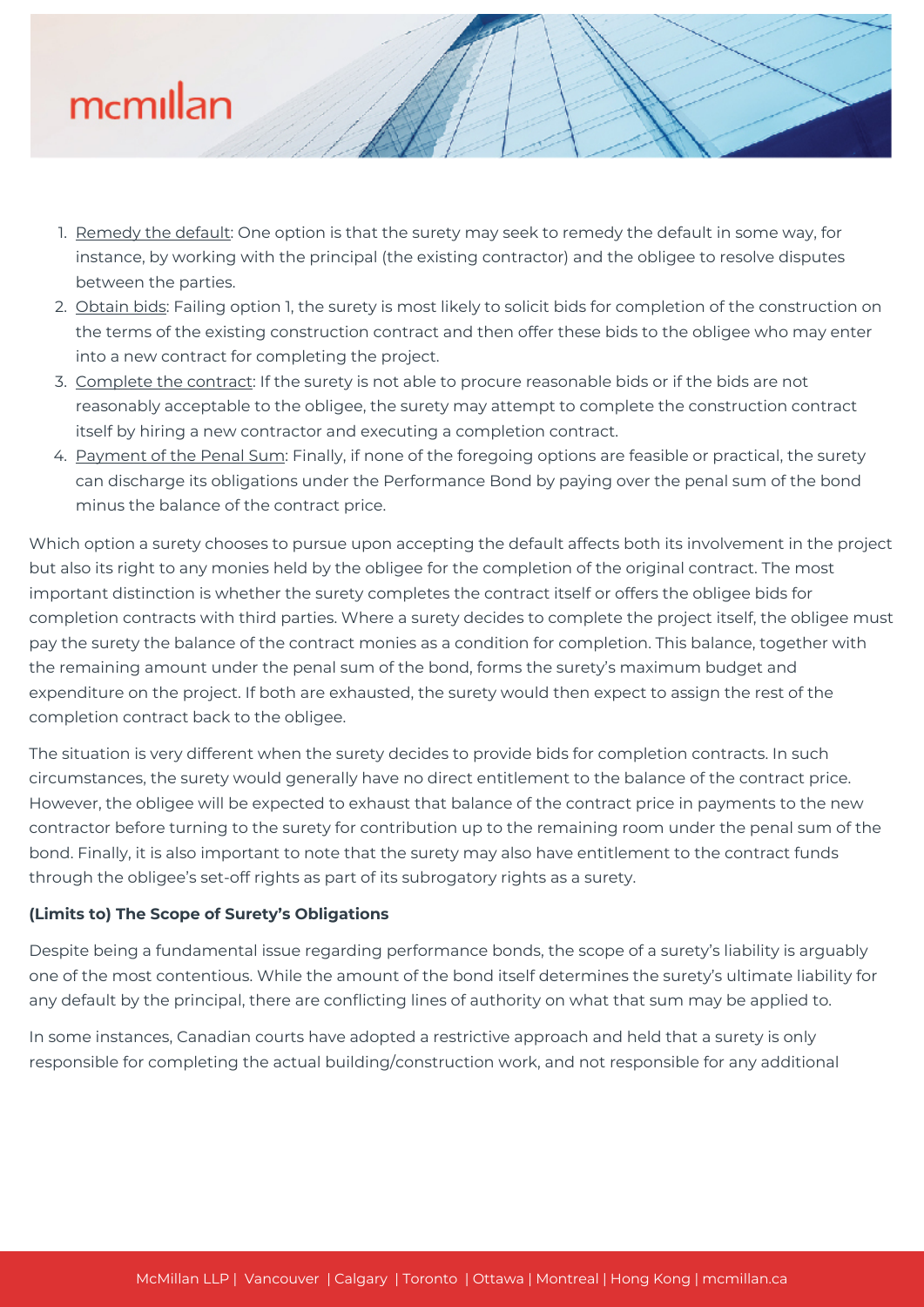obligations contained in the construction contract (such as payment of liquidated damages, sharing of any profits, etc.). Under this approach, the surety's liability is limited to the "bricks-and-mortar" obligation to complete the construction project and does not include other obligations or damages claims derived from the underlying construction contract. The Saskatchewan Court of Appeal notably adopted this position in *Lac La Ronge Indian Band v. Dallas Contracting Ltd.*[\[4\]](#page--1-0)

In other instances, courts have taken the position that a surety is responsible for all of the principal's obligations under the construction contract. This line of case law holds that, where the construction contract is incorporated into the bond by reference, as is commonly done, the surety will be liable for not only the construction work but also any other terms or obligations of the principal, which may allow for a variety of damages claims. The Ontario Court of Appeal adopted this approach in *Whitby Landmark Developments Inc. v. Mollenhauer Construction Ltd*.[\[5\]](#page--1-0)

Given the uncertainty around the scope of the surety's obligations beyond the "bricks-and-mortar" construction, it is advisable not to rely on standard forms of performance bonds as security for any financial obligations. These may be secured by negotiating the terms of the bond to add express language regarding financial obligations that could sway a court's view of the scope of the surety's obligations or, alternatively, by other forms of performance security (such as liquid bonds or letters of credit) that more directly address such obligations.

A related but slightly more complex issue is, if the bonded construction project has been completed, whether a surety remains liable for warranty provisions in the contract. Again, case law remains unclear on this point. However, a prominent line of authorities has held that, since the terms of the bond supersede the terms of the construction contract, even valid claims under warranty provisions will not be allowed if they fall outside the limitations term of the bond.<sup>[6]</sup> As such, to ensure that warranty obligations are covered, it may be critical to have express language in the performance bond regarding these obligations and the warranty period.

As indicated by the foregoing key issues that we have experienced on recent transactions, the issues that performance bonds can raise in the course of a project are complex and fact-specific. Please contact us if you have any questions or comments with respect to any of the above information.

by Ahsan Mirza, Jason J. Annibale and Graham Bevans, Student-at-Law

[1] In Ontario, for certain infrastructure projects where a procurement process was initiated after July 1, 2018, a new form of performance bond (Form 32 under Section 85.1 of the *Construction Act*, RSO 1990, c C.30) has been prescribed that will be discussed in a future bulletin.[ps2id id='1' target=''/]

[2] See *Marigold Holdings Ltd v Norem Construction Ltd* (1988), 89 AR 81, 60 Alta LR (2d) 289 (QB). But see *MGN Constructors Inc v Axa Pacific Insurance Co*, 2013 ABQB 216 [*MGN Constructors*].[ps2id id='2' target=''/]